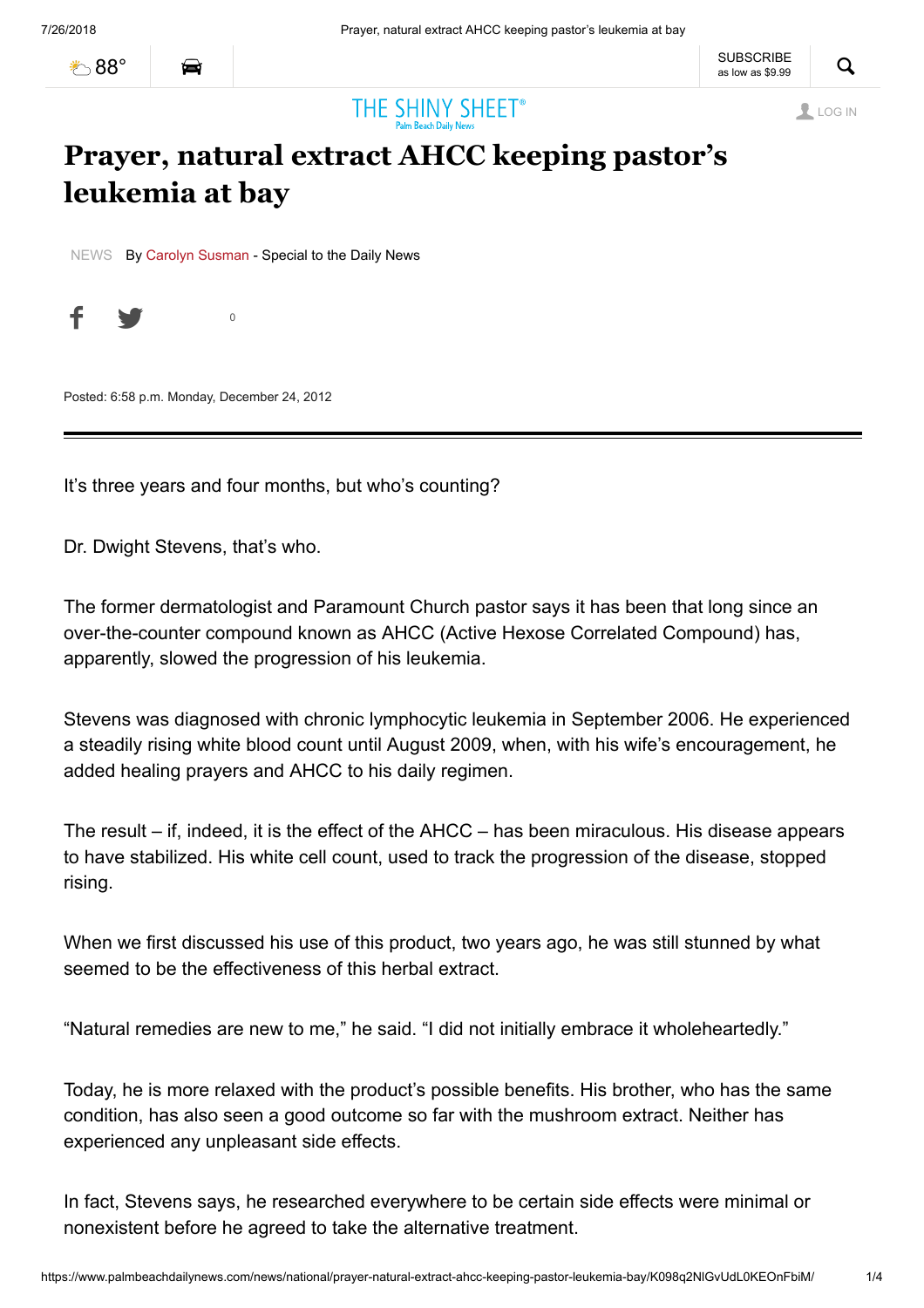On its website, Memorial Sloan-Kettering Cancer Center writes that animal studies suggest that AHCC has antioxidant effects and may improve resistance to bacterial and viral infections.

But with a medical mind, and knowing how hard it can be in medicine to prove cause and effect, Stevens thought about challenging his good health status. About a year ago, he decided he would stop taking the AHCC.

"I am a trained medical doctor and medicine seeks proof," he says. "I thought, 'Let's find out if this really is making a difference or not.' Let's be scientific about this."

But his wife strenuously objected, and he eventually deferred to her. She didn't want him to press his luck, so he has continued to take two capsules a day.

The company distributing the AHCC, Quality of Life Labs, has produced a case study, with Steven's permission, detailing his outcome. Stevens now gets his capsules for free. He is happy to let himself be used for this purpose.

As a minister, he sees his introduction to the extract as more than fortuitous. He sees it as the work of God.

"I believe God has protected and provided for me, as he always has done," he says. "I feel blessed and thankful."

Speaking out about his condition is a "personal testimony of God's love and protection," and so he has no problem spreading the news of his outcome or of the product.

He views his medical status as the result of science and faith.

"I continue to believe in traditional medicine and take medical mission teams to Third World countries every year. But I also am willing to pray with people and anoint them with oil as instructed in James 5:14," he says.

What he told me two years ago, he said, still stands.

"What do I make of this? All I can say is what has happened to me now. I can't claim one approach worked over another. But I believe in a combination of faith in God and using common sense and reason, and being open to remedies outside the mainstream. Faith and reason can co-exist. We believe in prayer and natural remedies."

And they both seem to be working for him this Christmas.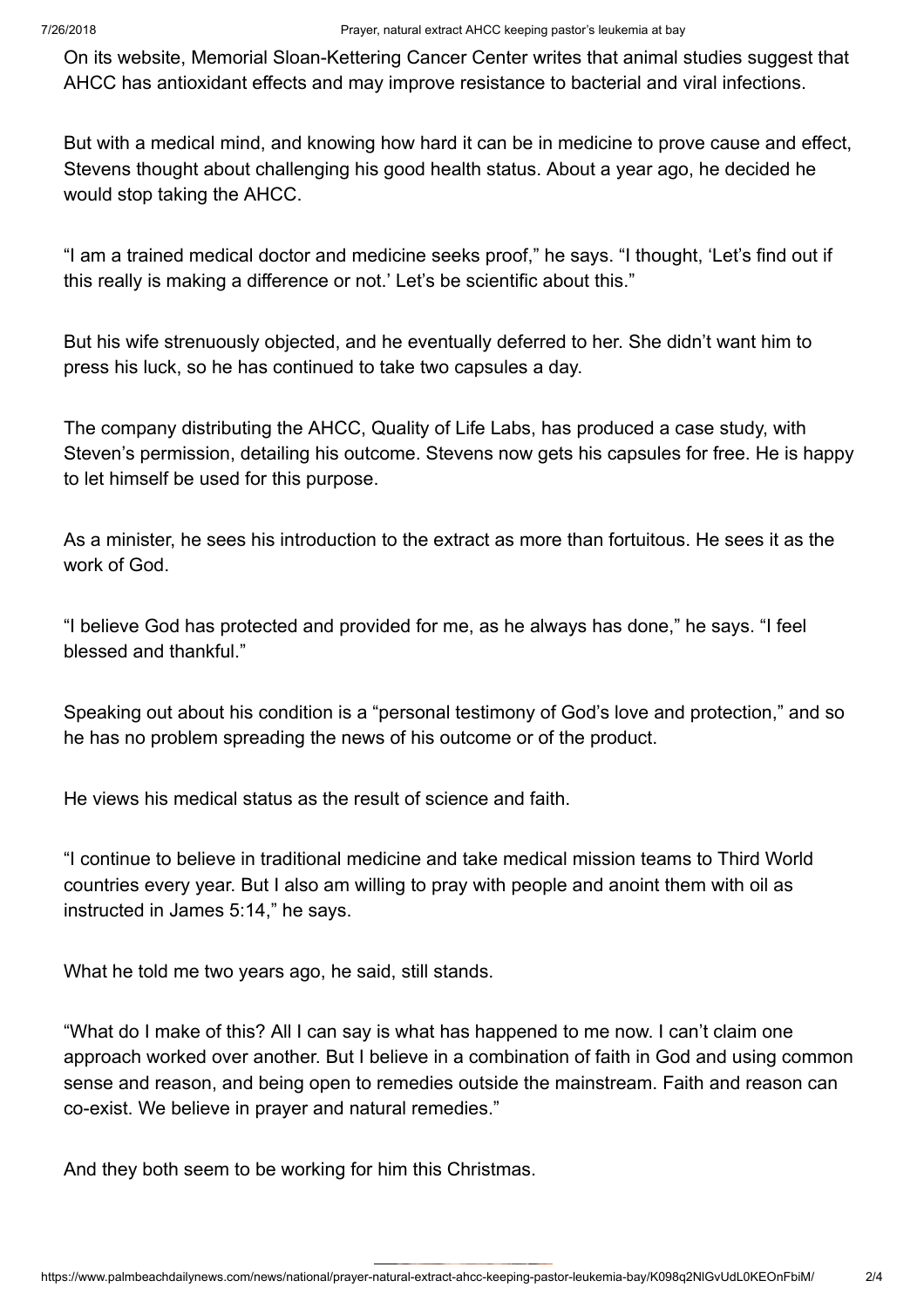7/26/2018 Prayer, natural extract AHCC keeping pastor's leukemia at bay



## *About the Author*

**[CAROLYN SUSMAN](https://www.palmbeachdailynews.com/staff/carolyn-susman/)** 

 $\blacktriangleright$ 

### **Reader Comments** ्

## *Next Up in Local News*

<span id="page-2-0"></span>

**[Police working with county to put armed officers at Palm Beach](https://www.palmbeachdailynews.com/news/local/police-working-with-county-put-armed-officers-palm-beach-public/BXQMTi9fwSb2U3cPhZmhaP/) Public**



**[Palm Beach Opera woos younger, year-round audience](https://www.palmbeachdailynews.com/news/local/palm-beach-opera-woos-younger-year-round-audience/IXmzGmZTO8FiYxe6bqMctJ/)**



**[Poll: Trump support, Greene cash shape races; Scott edges](https://www.palmbeachdailynews.com/news/state--regional-govt--politics/poll-trump-support-greene-cash-shape-races-scott-edges-nelson/lZAYXcIQUr0z7bhn8c5eWJ/) Nelson**



**[Lobster lovers flock to mini-season in Palm Beach and beyond](https://www.palmbeachdailynews.com/news/local/lobster-lovers-flock-mini-season-palm-beach-and-beyond/GEQHCH8IBQsqbFgRD15viN/)**



**['Real Housewives' star strikes plea deal in Palm Beach arrest](https://www.palmbeachdailynews.com/news/crime--law/real-housewives-star-strikes-plea-deal-palm-beach-arrest/KjofTwywWsXq00Q0vexDLJ/)**

**More Stories**

## *Popular in News*

**1** [Police in schools: Palm Beach part of plan to use armed officers](https://palmbeachdailynews.com/news/local/police-working-with-county-put-armed-officers-palm-beach-public/BXQMTi9fwSb2U3cPhZmhaP/?ref=cbTopWidget)